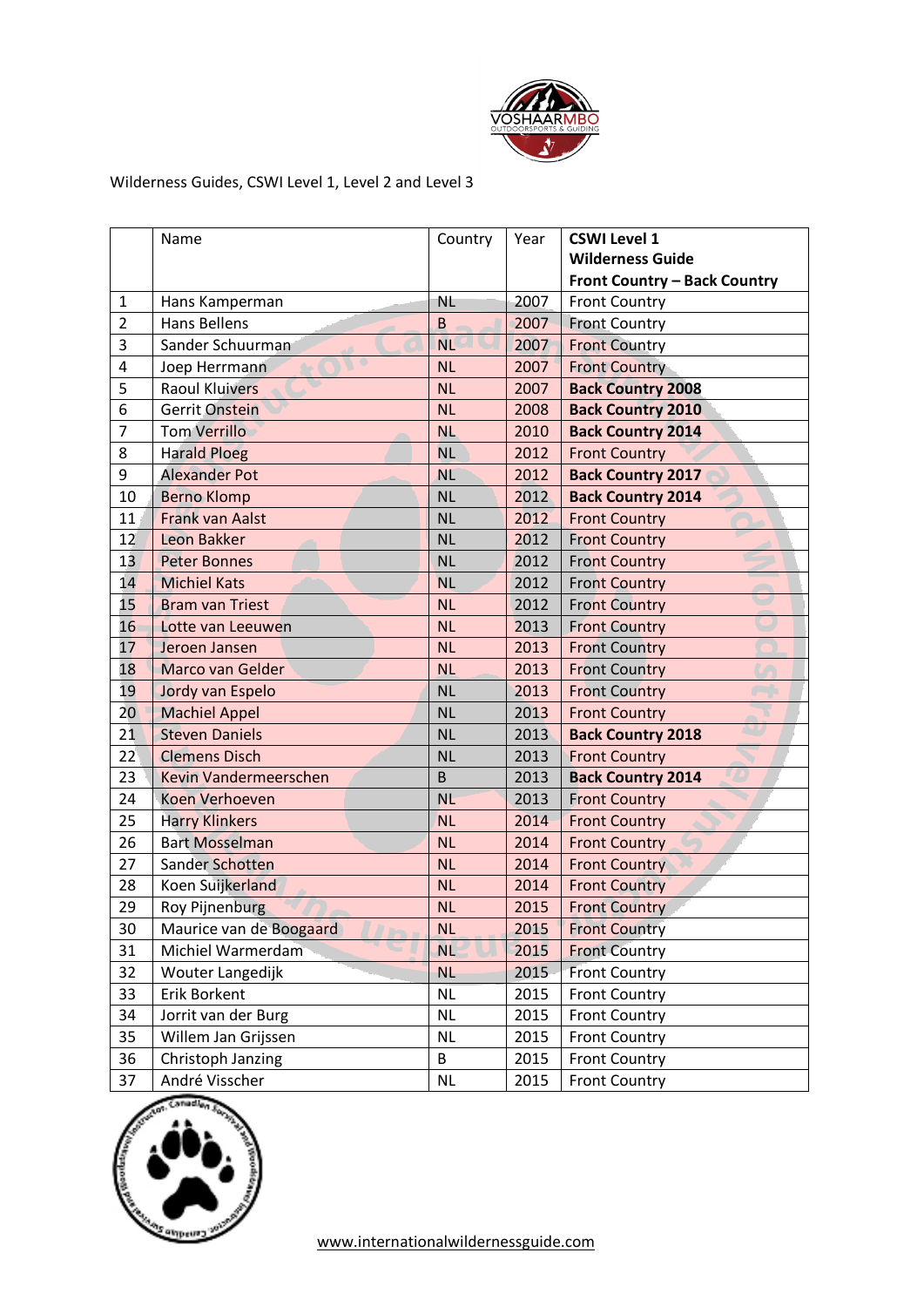

| 38           | Marc Bagnol                                                                                    | F          | 2016 | <b>Front Country</b>      |
|--------------|------------------------------------------------------------------------------------------------|------------|------|---------------------------|
| 39           | Arie Hueskens                                                                                  | <b>NL</b>  | 2016 | <b>Front Country</b>      |
| 40           | Tycho Veldhoen                                                                                 | <b>NL</b>  | 2016 | <b>Back Country 2018</b>  |
| 41           | Martyn LeNoble                                                                                 | <b>USA</b> | 2016 | <b>Back Country 2018</b>  |
| 42           | Laurens Vliegen                                                                                | <b>NL</b>  | 2016 | <b>Front Country</b>      |
| 43           | <b>Anton Proost</b>                                                                            | B          | 2016 | <b>Front Country</b>      |
| 44           | Melvin van Schaijk                                                                             | <b>NL</b>  | 2016 | <b>Front Country</b>      |
| 45           | Jennifer Windl                                                                                 | CA         | 2016 | <b>Front Country</b>      |
| 46           | Sebastiaan Stahl                                                                               | B          | 2016 | <b>Front Country</b>      |
|              | From 2017 the Level 1 program changed with the coming of the specialized MBO / WT              |            |      |                           |
|              | program. More hours, more training, more locations for the students. So the total program, for |            |      |                           |
|              | everyone, got more complete.                                                                   |            |      |                           |
| 47           | <b>Boes Bekker</b>                                                                             | <b>NL</b>  | 2017 | <b>Back Country</b>       |
| 48           | <b>Stefan Brinkmans</b>                                                                        | <b>NL</b>  | 2017 | <b>Back Country</b>       |
| 49           | <b>Paul Huibregtse</b>                                                                         | <b>NL</b>  | 2017 | <b>Front Country</b>      |
| 50           | <b>Wouter Buitenhuis</b>                                                                       | <b>NL</b>  | 2017 | <b>Back Country</b>       |
| 51           | <b>Geert Noordeloos</b>                                                                        | <b>NL</b>  | 2017 | <b>Back Country</b>       |
| 52           | Luc Pluijmen                                                                                   | <b>NL</b>  | 2017 | <b>Back Country</b>       |
| 53           | Nicola Radovanovic                                                                             | <b>NL</b>  | 2017 | <b>Back Country</b>       |
| 54           | Dave Scherphof                                                                                 | <b>NL</b>  | 2017 | <b>Back Country</b>       |
| 55           | <b>Jan Berg</b>                                                                                | <b>NL</b>  | 2018 | <b>Back Country</b>       |
| 56           | Sten van Daalen                                                                                | <b>NL</b>  | 2018 | <b>Back Country</b>       |
| 57           | <b>Redgy Dedoncker</b>                                                                         | B          | 2018 | رى<br><b>Back Country</b> |
| 58           | <b>Joey Groot Bramel</b>                                                                       | <b>NL</b>  | 2018 | ٠<br><b>Back Country</b>  |
| 59           | <b>Tom Rennenberg</b>                                                                          | <b>NL</b>  | 2018 | <b>Back Country</b>       |
| 60           | Nils van Roon                                                                                  | <b>NL</b>  | 2018 | <b>Front Country</b>      |
| $61^{\circ}$ | <b>Tamar Valkenier</b>                                                                         | <b>NL</b>  | 2018 | <b>Back Country 2019</b>  |
| 62           | Sanne van Vulpen                                                                               | <b>NL</b>  | 2019 | <b>Front Country</b>      |
| 63           | <b>Joey Kemp</b>                                                                               | <b>NL</b>  | 2019 | <b>Front Country</b>      |
| 64           | Shana van Unen                                                                                 | <b>NL</b>  | 2019 | <b>Front Country</b>      |
| 65           | <b>Joy Zwaan</b>                                                                               | <b>NL</b>  | 2019 | <b>Front Country</b>      |
| 66           | <b>Bart Groenewegen</b>                                                                        | <b>NL</b>  | 2019 | <b>Front Country</b>      |
| 67           | Jesse Nekkers                                                                                  | <b>NL</b>  | 2019 | <b>Front Country</b>      |
| 68           | Karin Olfert                                                                                   | <b>NL</b>  | 2019 | <b>Front Country</b>      |
| 69           | Thijs Loendersloot                                                                             | <b>NL</b>  | 2019 | <b>Front Country</b>      |
| 70           | Xander van Amstel                                                                              | <b>NL</b>  | 2019 | <b>Front Country</b>      |
| 71           | <b>Monique Riemens</b>                                                                         | <b>NL</b>  | 2019 | <b>Front Country</b>      |
| 72           | <b>Arthur Reuvers</b>                                                                          | <b>NL</b>  | 2019 | <b>Front Country</b>      |
| 73           | Martijn van Wakeren                                                                            | <b>NL</b>  | 2019 | <b>Back Country 2020</b>  |
| 74           | <b>Connell Tate</b>                                                                            | <b>USA</b> | 2019 | <b>Back Country 2020</b>  |
| 75           | Guido de Jong                                                                                  | <b>NL</b>  | 2019 | <b>Front Country</b>      |

Wilderness Guides, CSWI Level 1, Level 2 and Level 3